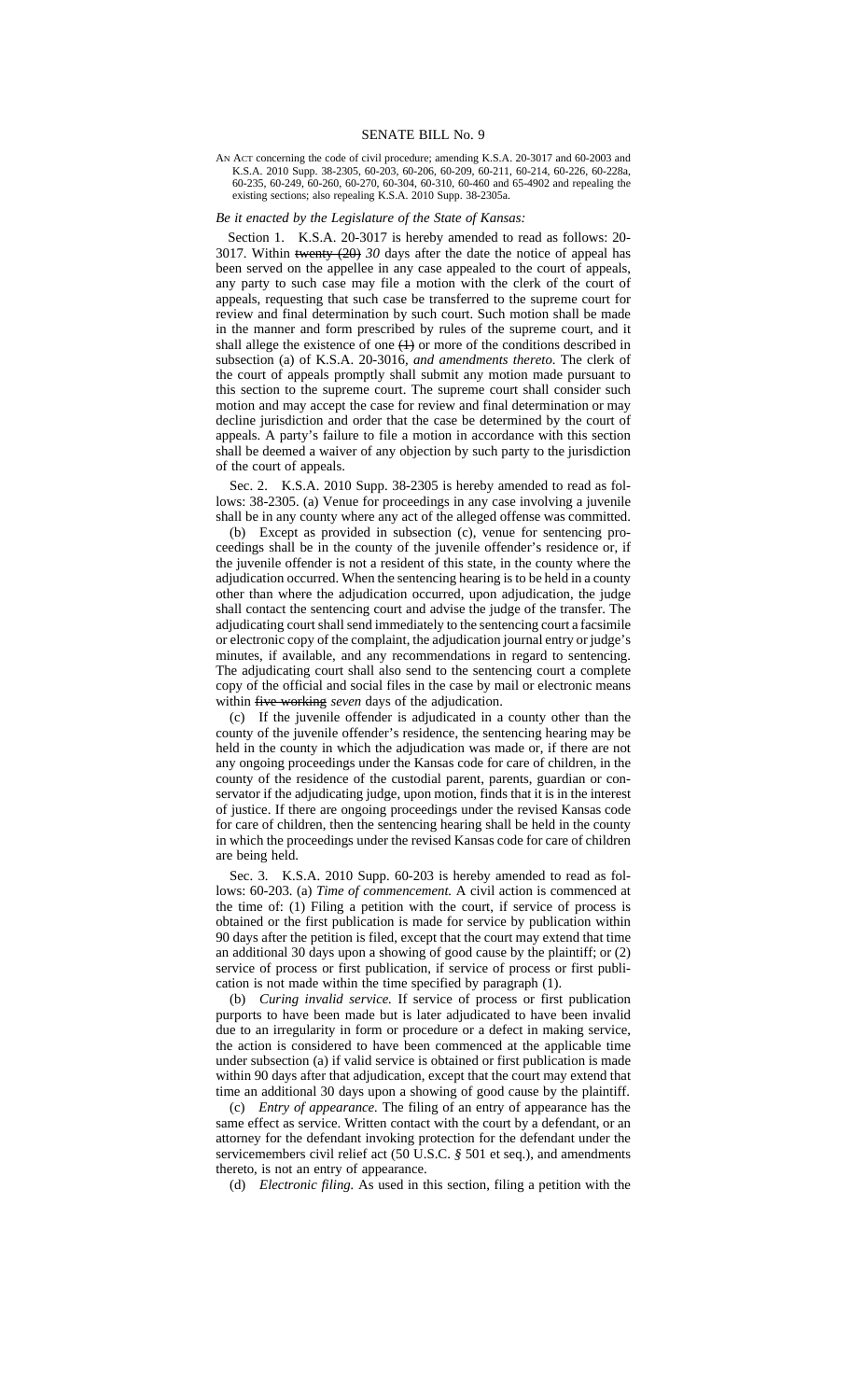court includes receipt by the court of a petition by electronic means complying with supreme court rules.

Sec. 4. K.S.A. 2010 Supp. 60-206 is hereby amended to read as follows: 60-206. (a) *Computing time.* The following provisions apply in computing any time period specified in this chapter, in any local rule or court order or in any statute or administrative rule or regulation that does not specify a method of computing time.

(1) *Period stated in days or a longer unit.* When the period is stated in days or a longer unit of time:

(A) Exclude the day of the event that triggers the period;

(B) count every day, including intermediate Saturdays, Sundays and legal holidays; and

(C) include the last day of the period, but if the last day is a Saturday, Sunday or legal holiday, the period continues to run until the end of the next day that is not a Saturday, Sunday or legal holiday.

(2) *Period stated in hours.* When the period is stated in hours:

(A) Begin counting immediately on the occurrence of the event that triggers the period;

(B) count every hour, including hours during intermediate Saturdays, Sundays and legal holidays; and

(C) if the period would end on a Saturday, Sunday or legal holiday, the period continues to run until the same time on the next day that is not a Saturday, Sunday or legal holiday.

(3) *Inaccessibility of the clerk's office.* Unless the court orders otherwise, if the clerk's office is inaccessible:

(A) On the last day for filing under subsection  $(a)(1)$ , then the time for filing is extended to the first accessible day that is not a Saturday, Sunday or legal holiday; or

(B) during the last hour for filing under subsection  $(a)(2)$ , then the time for filing is extended to the same time on the first accessible day that is not a Saturday, Sunday or legal holiday.

(4) *''Last day'' defined.* Unless a different time is set by a statute, local rule or court order, the last day ends:

(A) For electronic or telefacsimile filing, at midnight in the court's time zone; and

(B) for filing by other means, when the clerk's office is scheduled to close.

(5) *''Next day'' defined.* The ''next day'' is determined by continuing to count forward when the period is measured after an event and backward when measured before an event.

(6) *''Legal holiday'' defined.* ''Legal holiday'' means any day declared a holiday by the president of the United States, the congress of the United States or the legislature of this state, or any day observed as a holiday by order of the Kansas supreme court. A half holiday is considered as other days and not as a holiday.

(b) *Extending time.* (1) *In general.* When an act may or must be done within a specified time, the court may, for good cause, extend the time:

(A) With or without motion or notice if the court acts, or if a request is made, before the original time or its extension expires; or

(B) on motion made after the time has expired if the party failed to act because of excusable neglect.

(2) *Exceptions.* A court must not extend the time to act under subsection (b) of K.S.A. 60-250, subsection (b) of K.S.A. 60-252, subsections (b), (e) and (f) of K.S.A. 60-259 and subsection (b) of K.S.A. 60-260, and amendments thereto.

(c) *Motions, notices of hearing and affidavits or declarations.* (1) *In general.* A written motion and notice of the hearing must be served at least seven days before that time specified for the hearing with the following exceptions:

(A) When the motion may be heard *ex parte*;

(B) when these rules set a different time; or

(C) when a court order, which a party may, for good cause, apply for *ex parte*, sets a different time.

(2) *Supporting affidavit or declaration.* Any affidavit or declaration pursuant to K.S.A. 53-601, and amendments thereto, supporting a motion must be served with the motion. Except as otherwise provided in subsection (d) of K.S.A. 60-259, and amendments thereto, any opposing affidavit or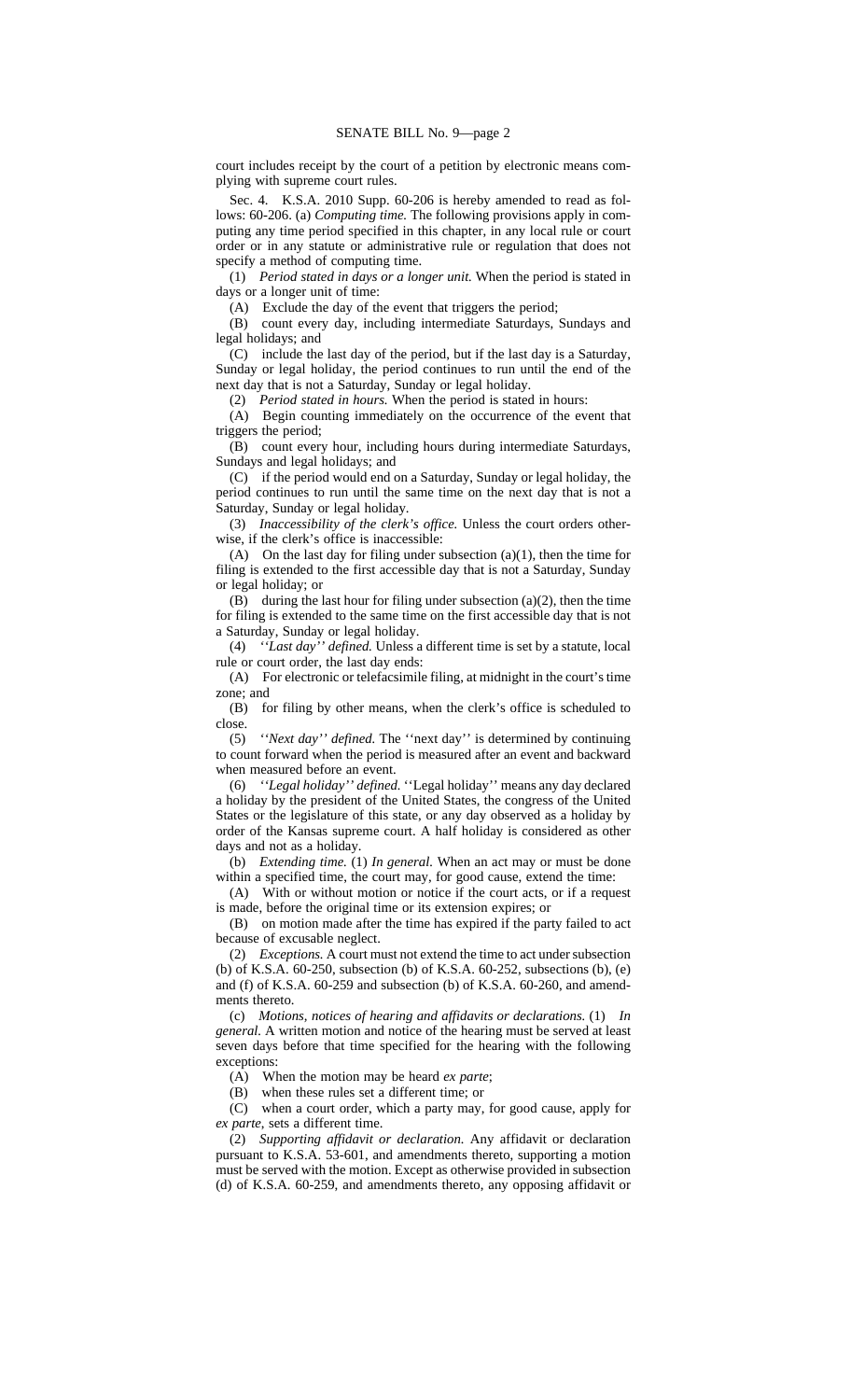declaration must be served at least one day before the hearing, unless the court permits service at another time.

(d) *Additional time after certain kinds of service by mail.*. When a party may or must act within a specified time after service and service is by mail *made under subsections (b)(2)(C), (D), (E) or (F) of K.S.A. 60-205, and amendments thereto*, three days are added after the period would otherwise expire under subsection (a).

Sec. 5. K.S.A. 2010 Supp. 60-209 is hereby amended to read as follows: 60-209. (a) *Capacity or authority to sue; legal existence.* (1) *In general.* A pleading need not allege:

(A) A party's capacity to sue or be sued;

(B) a party's authority to sue or be sued in a representative capacity; or

(C) the legal existence of an organized association of persons that is made a party.

(2) *Raising those issues.* To raise any of those issues, a party must do so by a specific denial, which must state any supporting facts that are peculiarly within the party's knowledge.

(b) *Fraud or mistake; conditions of the mind.* In alleging fraud or mistake, a party must state with particularity the circumstances constituting fraud or mistake. Malice, intent, knowledge and other conditions of a person's mind may be alleged generally.

(c) *Conditions precedent.* In pleading conditions precedent, it suffices to allege generally that all conditions precedent have occurred or have been performed. But when denying that a condition precedent has occurred or been performed, a party must do so with particularity.

(d) *Official document or act.* In pleading an official document or official act, it suffices to allege that the document was legally issued or the act legally done.

(e) *Judgment.* In pleading a judgment or decision of a domestic or foreign court, a judicial or quasi-judicial tribunal, or a board or officer, it suffices to plead the judgment or decision without showing jurisdiction to render it.

(f) *Time and place.* An allegation of time or place is material when testing the sufficiency of a pleading.

(g) *Special damages.* If an item of special damage is claimed, it must be specifically stated. If the court allows an amended petition pursuant to K.S.A. 60-3703, and amendments thereto, to include a claim for exemplary or punitive damages the amended petition must state only whether the amount sought as damages is or is not in excess of \$75,000.

(h) *Pleading a written instrument.* A claim, defense or counterclaim founded on a written instrument may be pleaded by:

(1) Reasonably identifying the written instrument and stating its substance;

(2) reciting the contents of the written instrument in the pleading; or

(3) attaching a copy to the pleading as an exhibit.

(i) *Tender of money.* When a tender of money is made in a pleading, the money need not be deposited in court prior to trial, unless the court orders otherwise.

(j) *Libel and slander.* In an action for libel or slander, it suffices to allege generally that defamatory matter was published or spoken concerning the plaintiff, and if that allegation is not denied in the answer, it need not be proved at trial. The defendant's answer may allege both the truth of the matter charged as defamatory and any mitigating circumstances that reduce the amount of damages. Whether the defendant proves justification, the defendant may introduce evidence of any mitigating circumstances.

Sec. 6. K.S.A. 2010 Supp. 60-211 is hereby amended to read as follows: 60-211. (a) *Signature.* Every pleading, written motion and other paper must be signed by at least one attorney of record in the attorney's name, or by a party personally if the party is unrepresented. The paper must state the signer's address, e-mail address*,* and telephone number *and fax number*. Unless a rule or statute specifically states otherwise, a pleading need not be verified or accompanied by an affidavit or a declaration pursuant to K.S.A. 53-601, and amendments thereto. The court must strike an unsigned paper unless the omission is promptly corrected after being called to the attorney's or party's attention.

(b) *Representations to the court.* By presenting to the court a pleading,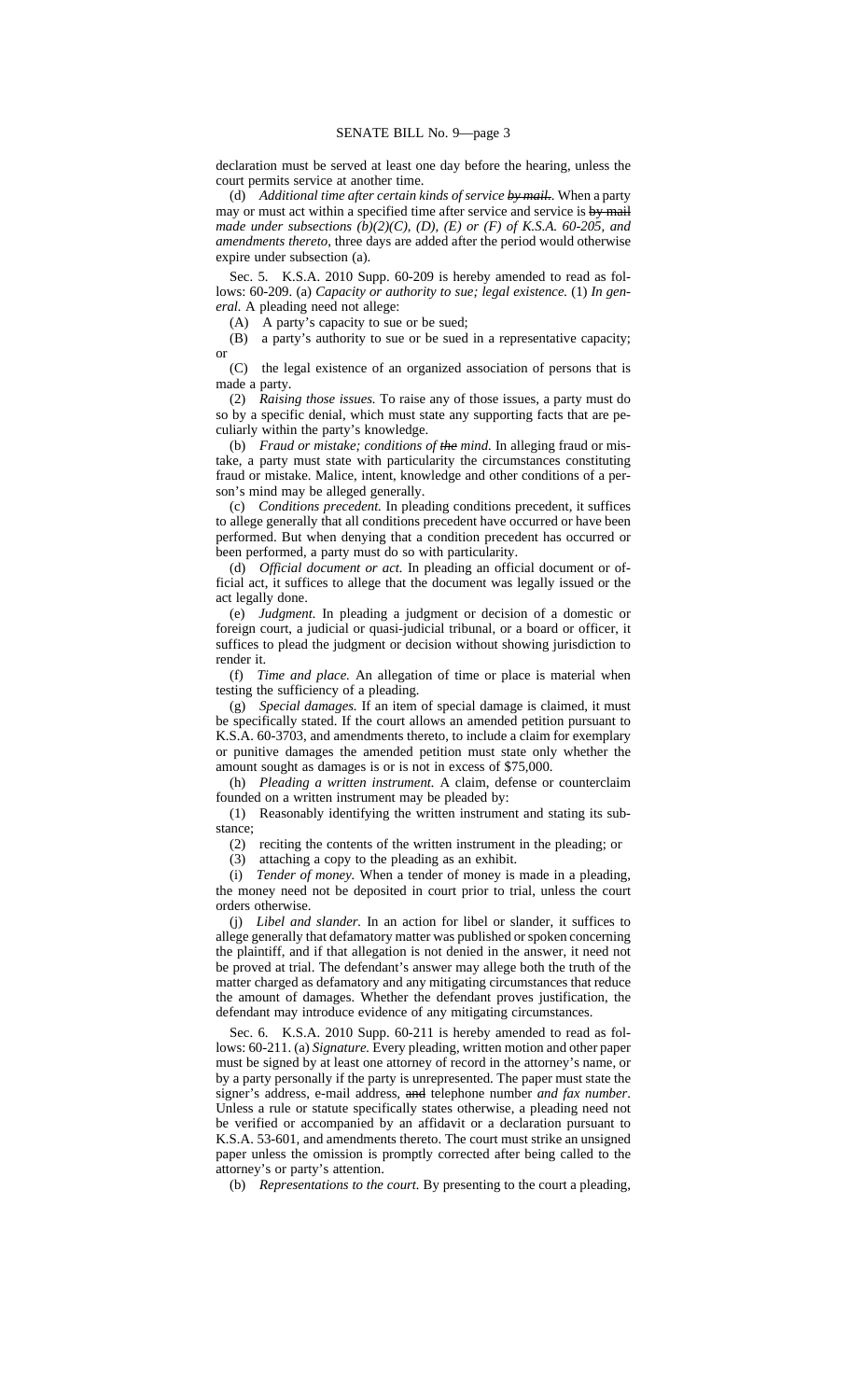written motion or other paper, whether by signing, filing, submitting or later advocating it, an attorney or unrepresented party certifies that to the best of the person's knowledge, information and belief formed after an inquiry reasonable under the circumstances:

(1) It is not being presented for any improper purpose, such as to harass, cause unnecessary delay or needlessly increase the cost of litigation;

(2) the claims, defenses and other legal contentions are warranted by existing law or by a nonfrivolous argument for extending, modifying or reversing existing law or for establishing new law;

(3) the factual contentions have evidentiary support or, if specifically so identified, will likely have evidentiary support after a reasonable opportunity for further investigation or discovery; and

(4) the denials of factual contentions are warranted on the evidence or, if specifically so identified, are reasonably based on belief or a lack of information.

(c) *Sanctions.* If, after notice and a reasonable opportunity to respond, the court determines that subsection (b) has been violated, the court may impose an appropriate sanction on any attorney, law firm or party that violated the statute or is responsible for a violation committed by its partner, associate or employee. The sanction may include an order to pay to the other party or parties that reasonable expenses, including attorney's fees, incurred because of the filing of the pleading, motion or other paper. A motion for sanctions under this section may be served and filed at any time during pendency of the action, but must be filed not later than 14 days after the entry of judgment.

(d) *Inapplicability to discovery.* Subsections (a) through (c) do not apply to disclosures and discovery requests, responses, objections and motions that are subject to the provisions of K.S.A. 60-226 through 60-237, and amendments thereto.

(e) *Applicability to the state.* The state of Kansas, including an agency or political subdivision thereof, is subject to this section.

(f) *Monetary sanctions against inmate.* If the court imposes monetary sanctions on an inmate in the custody of the secretary of corrections, the secretary is authorized to disburse any money in the inmate's account to pay the sanctions.

Sec. 7. K.S.A. 2010 Supp. 60-214 is hereby amended to read as follows: 60-214. (a) *When defending party may bring in a third-party. third party.* (1) *Timing of the summons and complaint.* A defending party may, as a third-party plaintiff, serve a summons and petition on a nonparty who is or may be liable to it for all or part of the claim against it. But the thirdparty plaintiff must, by motion, obtain the court's leave if it files the thirdparty complaint more than 14 days after serving its original answer.

(2) *Third-party defendant's claims and defenses.* The person served with the summons and third-party petition, the ''third-party defendant'':

(A) Must assert any defenses against the third-party plaintiff's claim under K.S.A. 60-212, and amendments thereto;

(B) must assert any counterclaim against the third-party plaintiff under subsection (a) of K.S.A. 60-213, and amendments thereto, or any crossclaim against another third-party defendant under subsection (f) of K.S.A. 60- 213, and amendments thereto, and may assert any counterclaim against the third-party plaintiff under subsection (b) of K.S.A. 60-213, and amendments thereto, or any crossclaims against another third-party defendant under subsection (g) of K.S.A. 60-213, and amendments thereto;

(C) may assert against the plaintiff any defense that the third-party plaintiff has to the plaintiff's claim; and

(D) may also assert against the plaintiff any claim arising out of the transaction or occurrence that is the subject matter of the plaintiff's claim against the third-party plaintiff.

(3) *Plaintiff's claims against a third-party defendant.* The plaintiff may assert against the third-party defendant any claim arising out of the transaction or occurrence that is the subject matter of the plaintiff's claim against the third-party plaintiff. The third-party defendant must then assert any defense under K.S.A. 60-212, and amendments thereto, and any counterclaim under subsection (a) of K.S.A. 60-213, and amendments thereto, or crossclaim under subsection (f) of K.S.A. 60-213, and amendments thereto, and may assert any counterclaim under subsection (b) of K.S.A. 60-213,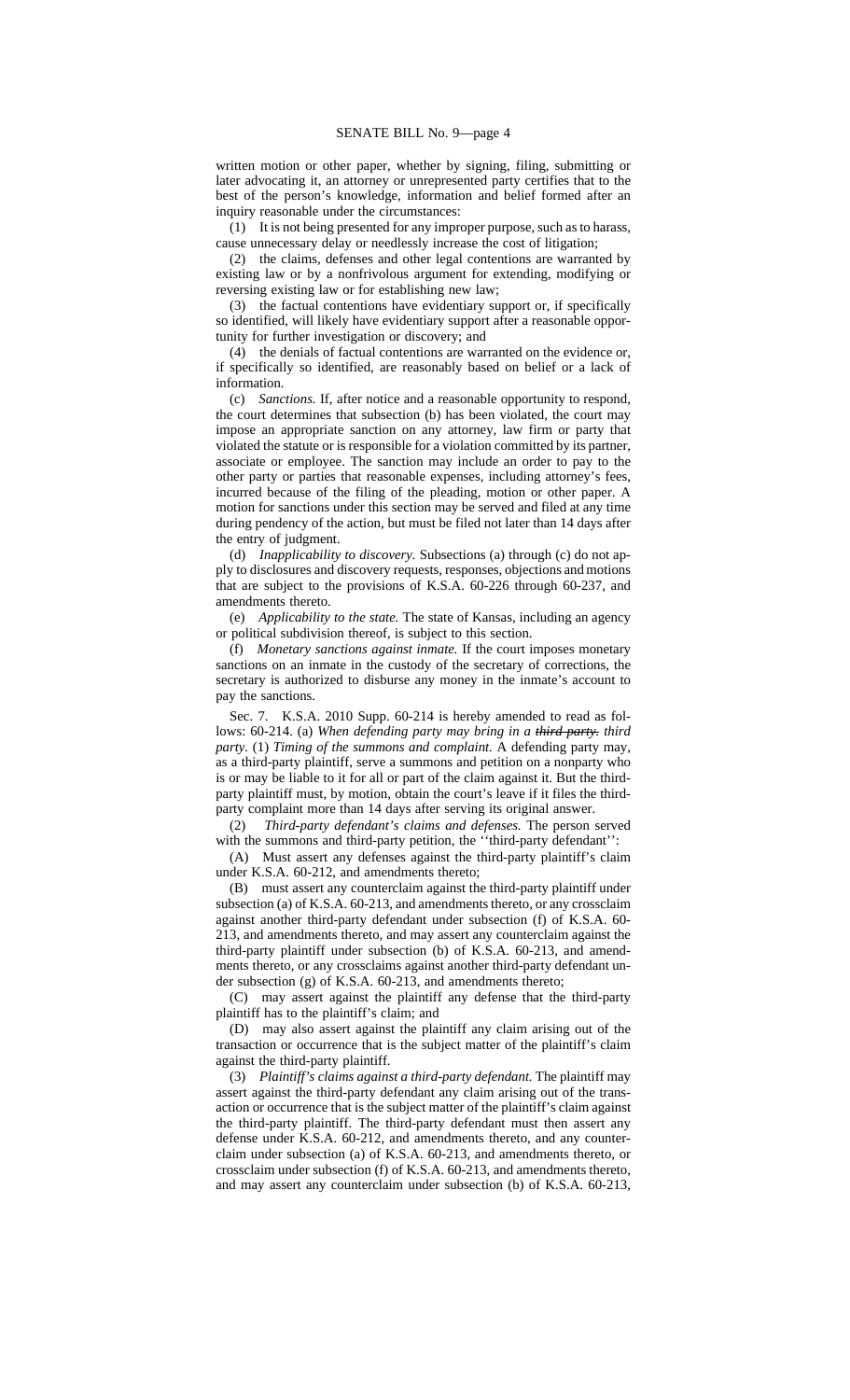and amendments thereto, or any crossclaim under subsection (g) of K.S.A. 60-213, and amendments thereto.

(4) *Motion to strike, sever or try separately.* Any party may move to strike the third-party claim, to sever it or to try it separately.

(5) *Third-party defendant's claim against a nonparty.* A third-party defendant may proceed under this section against a nonparty who is or may be liable to the third-party defendant for all or part of any claim against it.

(b) *When a plaintiff may bring in a third-party.* When a claim is asserted against a plaintiff, the plaintiff may bring in a third-party if this section would allow a defendant to do so.

(c) *Execution by third-party plaintiff; limitation.* Where a third-party defendant is liable to the plaintiff, or to anyone holding a similar position under subsections (a) and (b), on the claim on which a third-party plaintiff has been sued, execution by the third-party plaintiff on a judgment against such third-party defendant shall be permitted only to the extent that the third-party plaintiff has paid any judgment obtained against the third-party plaintiff by the obligee.

Sec. 8. K.S.A. 2010 Supp. 60-226 is hereby amended to read as follows: 60-226. (a) *Discovery methods.* Parties may obtain discovery by one or more of the following methods: Depositions on oral examination or written questions; written interrogatories; production of documents or things or permission to enter onto land or other property under K.S.A. 60-234, subsection (a)(1)(A)(iii) of K.S.A. 60-245 or K.S.A. 60-245a, and amendments thereto; physical and mental examinations; and requests for admission.

(b) *Discovery scope and limits.* (1) *Scope in general.* Unless otherwise limited by court order, the scope of discovery is as follows: Parties may obtain discovery regarding any nonprivileged matter that is relevant to the subject matter involved in the action, whether it relates to any party's claim or defense, including the existence, description, nature, custody, condition and location of any documents or other tangible things and the identity and location of persons who know of any discoverable matter. Relevant information need not be admissible at the trial if the discovery appears reasonably calculated to lead to the discovery of admissible evidence.

(2) *Limitations on frequency and extent.* (A) On motion, or on its own, the court may limit the frequency or extent of discovery methods otherwise allowed by the rules of civil procedure and must do so if it determines that:

(i) The discovery sought is unreasonably cumulative or duplicative, or can be obtained from some other source that is more convenient, less burdensome or less expensive;

(ii) the party seeking discovery has had ample opportunity to obtain the information by discovery in the action; or

(iii) the burden or expense of the proposed discovery outweighs its likely benefit, considering the needs of the case, the amount in controversy, the parties' resources, the importance of the issues at stake in the action and the importance of the proposed discovery in resolving the issues.

(B) A party need not provide discovery of electronically stored information from sources that the party identifies as not reasonably accessible because of undue burden or cost. On motion to compel discovery or for a protective order, the party from whom discovery is sought must show that the information is not reasonably accessible because of undue burden or cost. If that showing is made, the court may nonetheless order discovery from such sources if the requesting party shows good cause, considering the limitations of subsection  $(b)(2)(A)$ . The court may specify conditions for the discovery.

(3) *Insurance agreements.* A party may obtain discovery of the existence and contents of any insurance agreement under which an insurance business may be liable to satisfy part or all of a possible judgment in the action or to indemnify or reimburse for payments made to satisfy the judgment. Information concerning the insurance agreement is not by reason of disclosure admissible in evidence at trial. For purposes of this paragraph, an application for insurance is not a part of an insurance agreement.

(4) *Trial preparation; materials.* (A) *Documents and tangible things.* Ordinarily, a party may not discover documents and tangible things that are prepared in anticipation of litigation or for trial by or for another party or its representative, including the other party's attorney, consultant, surety, indemnitor, insurer or agent. But, subject to subsection (b)(5), those materials may be discovered if: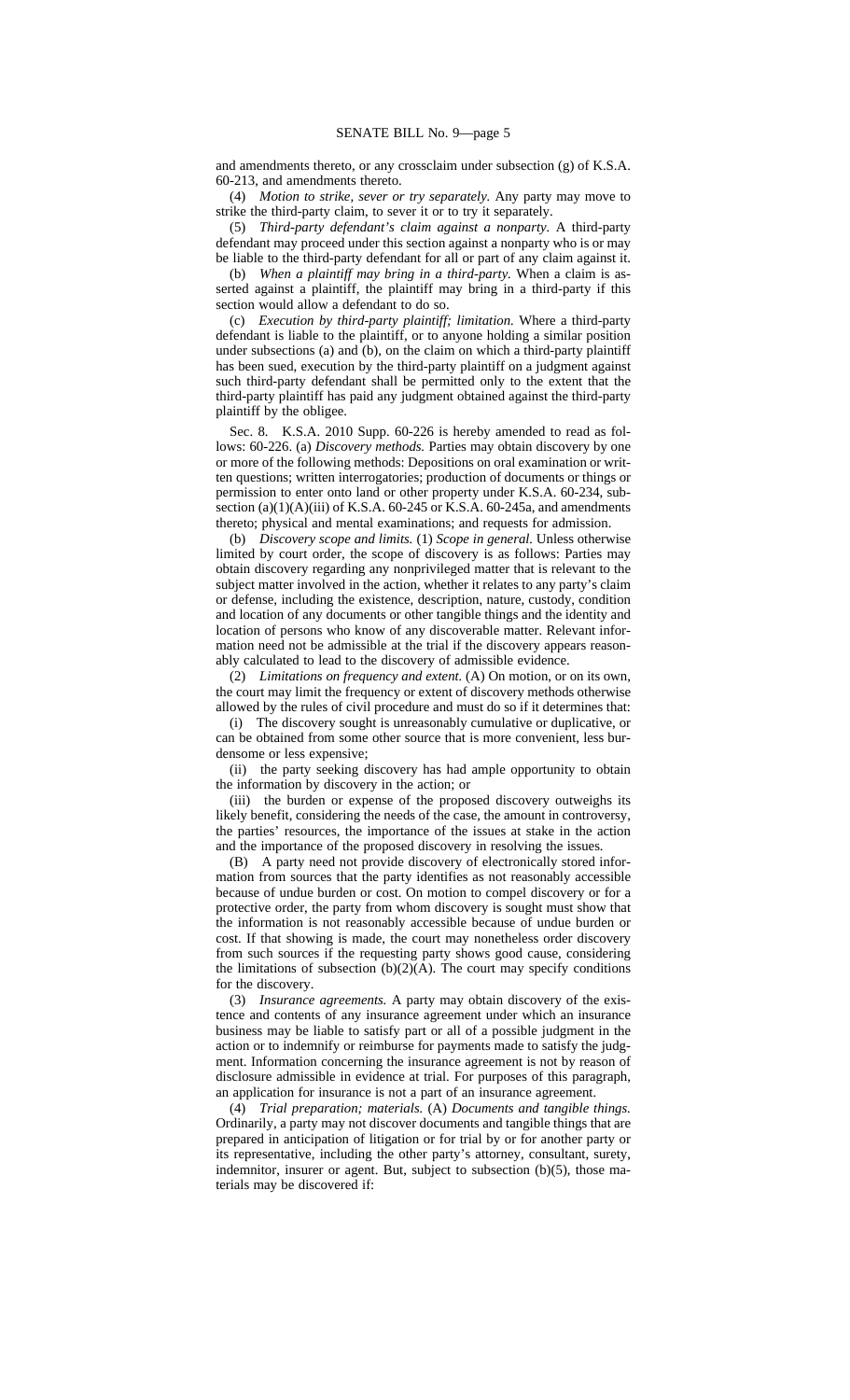(i) They are otherwise discoverable under paragraph (1); and

(ii) the party shows that it has substantial need for the materials to prepare its case and cannot, without undue hardship, obtain their substantial equivalent by other means.

(B) *Protection against disclosure.* If the court orders discovery of those materials, it must protect against disclosure of the mental impressions, conclusions, opinions or legal theories of a party's attorney or other representative concerning the litigation.

(C) *Previous statement.* Any party or other person may, on request and without the required showing, obtain the person's own previous statement about the action or its subject matter. If the request is refused, the person may move for a court order, and K.S.A. 60-237, and amendments thereto, applies to the award of expenses. A previous statement is either:

(i) A written statement that the person has signed or otherwise adopted or approved; or

(ii) a contemporaneous stenographic, mechanical, electrical or other recording, or a transcription of it, that recites substantially verbatim the person's oral statement.

(5) *Trial preparation; experts.*

(A) *Expert who may testify.* A party may depose any person who has been identified as an expert whose opinions may be presented at trial. If a disclosure is required under subsection (b)(6), the deposition may be conducted only after the disclosure is provided.

(B) *Expert employed only for trial preparation.* Ordinarily, a party may not, by interrogatories or deposition, discover facts known or opinions held by an expert who has been retained or specially employed by another party in anticipation of litigation or to prepare for trial and who is not expected to be called as a witness at trial. But a party may do so only:

(i) As provided in subsection (b) of K.S.A. 60-235, and amendments thereto; or

(ii) on showing exceptional circumstances under which it is impracticable for the party to obtain facts or opinions on the same subject by other means.

(C) *Payment.* Unless manifest injustice would result, the court must require that the party seeking discovery:

(i) Pay the expert a reasonable fee for time spent in responding to discovery under subsection  $(b)(5)(A)$  or  $(b)(5)(B)$ ; and

(ii) for discovery under subsection  $(b)(5)(B)$ , also pay the other party a fair portion of the fees and expenses it reasonably incurred in obtaining the expert's facts and opinions.

(6) *Disclosure of expert testimony*. (A) *In general.* A party must disclose to other parties the identity of any witness it may use at trial to present expert testimony.

(B) *Required disclosures.* Unless otherwise stipulated or ordered by the court, if the witness is retained or specially employed to provide expert testimony in the case, or is one whose duties as the party's employee regularly involve giving expert testimony, the disclosure must state:

(i) The subject matter on which the expert is expected to testify;

(ii) the substance of the facts and opinions to which the expert is expected to testify; and

(iii) a summary of the grounds for each opinion.

(C) *Time to disclose expert testimony.* A party must make these disclosures at the times and in the sequence that the court orders. Absent a stipulation or court order, the disclosures must be made:

(i) At least 90 days before the date set for trial or for the case to be ready for trial; or

(ii) if the evidence is intended solely to contradict or rebut evidence on the same subject matter identified by another party under subsection (b)(6)(B), within 30 days after the other party's disclosure.

(D) *Supplementing the disclosure.* The parties must supplement these disclosures when required under subsection (e).

(E) *Form of disclosures.* Unless otherwise ordered by the court, all disclosures under this subsection must be:

(i) In writing, signed and served; and

(ii) filed with the court in accordance with subsection (d) of K.S.A. 60- 205, and amendments thereto.

(7) *Claiming privilege or protecting trial preparation materials.* (A) *Information withheld.* When a party withholds information otherwise dis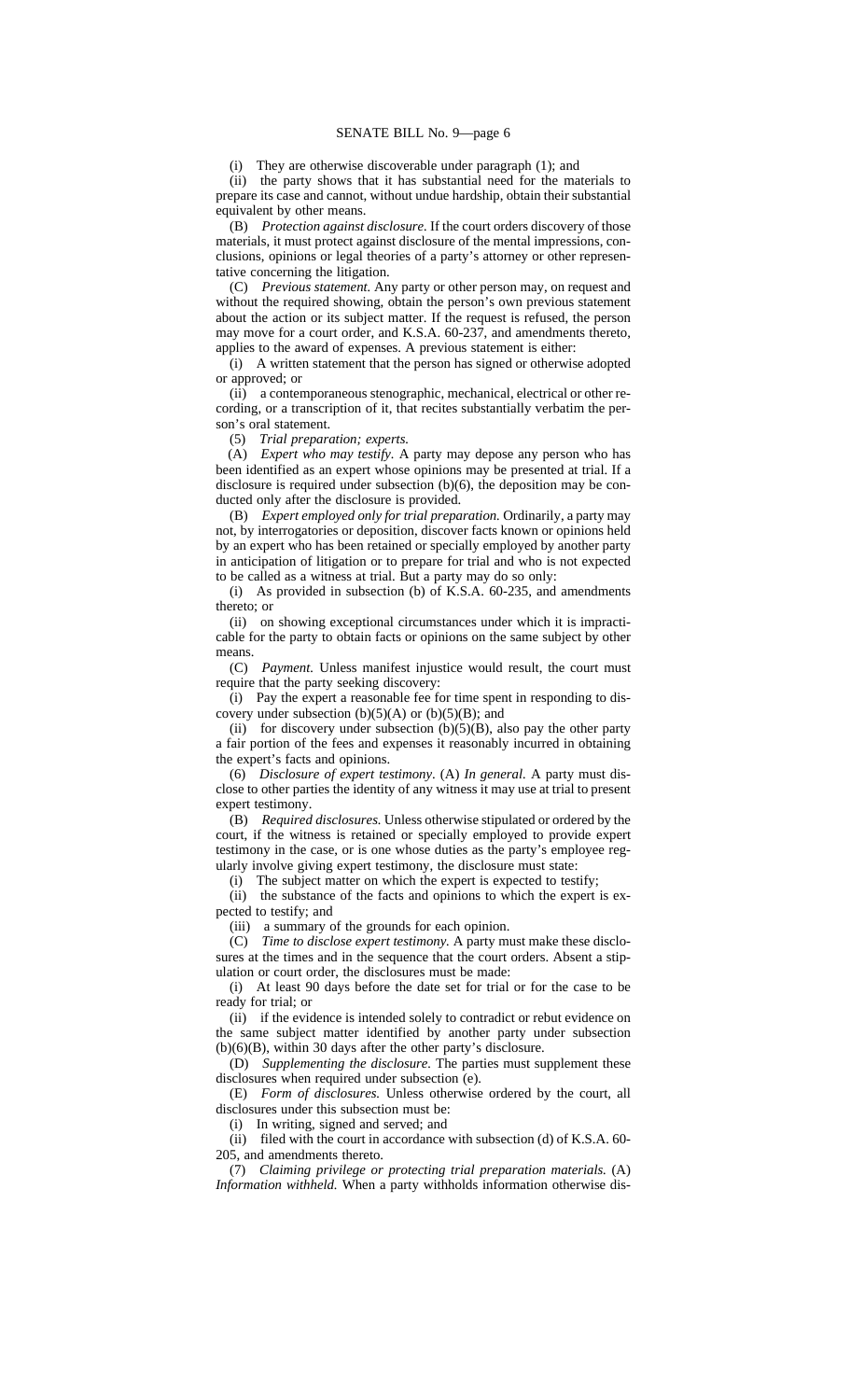coverable by claiming that the information is privileged or subject to protection as trial preparation material, the party must:

(i) Expressly make the claim; and

(ii) describe the nature of the documents, communications or things not produced or disclosed, and do so in a manner that, without revealing information itself privileged or protected, will enable other parties to assess the claim.

(B) *Information produced.* If information produced in discovery is subject to a claim of privilege or of protection as trial preparation material, the party making the claim may notify any party that received the information of the claim and the basis for it. After being notified, a party must promptly return, sequester or destroy the specified information and any copies it has; must not use or disclose the information until the claim is resolved; must take reasonable steps to retrieve the information if the party disclosed it before being notified; and may promptly present the information to the court under seal for a determination of the claim. The producing party must preserve the information until the claim is resolved.

(c) *Protective orders.* (1) *In general.* A party or any person from whom discovery is sought may move for a protective order in the court where the action is pending, as an alternative on matters relating to a deposition, in the district court where the deposition will be taken. The motion must include a certification that the movant has in good faith conferred or attempted to confer with other affected parties in an effort to resolve the dispute without court action and must describe the steps taken by all attorneys or unrepresented parties to resolve the issues in dispute. The court may, for good cause, issue an order to protect a party or person from annoyance, embarrassment, oppression or undue burden or expense, including one or more of the following:

(A) Forbidding the disclosure or discovery;

(B) specifying terms, including time and place, for the disclosure or discovery;

(C) prescribing a discovery method other than the one selected by the party seeking discovery;

(D) forbidding inquiry into certain matters, or limiting the scope of disclosure or discovery to certain matters;

(E) designating the persons who may be present while the discovery is conducted;

(F) requiring that a deposition be sealed and opened only on court order;

(G) requiring that a trade secret or other confidential research, development or commercial information not be revealed or be revealed only in a specified way; and

(H) requiring that the parties simultaneously file specified documents or information in sealed envelopes, to be opened as the court orders.

(2) *Ordering discovery.* If a motion for a protective order is wholly or partly denied the court may, on just terms, order that any party or person provide or permit discovery.

(3) *Awarding expenses.* The provisions of K.S.A. 60-237, and amendments thereto, apply to the award of expenses.

(d) *Sequence of discovery.* Unless, on motion, the court orders otherwise for the parties' and witnesses' convenience and in the interests of justice:

(1) Methods of discovery may be used in any sequence; and

(2) discovery by one party does not require any other party to delay its discovery.

(e) *Supplementing disclosures and responses.* (1) *In general.* A party who has made a disclosure under subsection (b)(6), or who has responded to an interrogatory, request for production or request for admission, must supplement or correct its disclosure or response:

(A) In a timely manner if the party learns that in some material respect the disclosure or response is incomplete or incorrect, and if the additional or corrective information has not otherwise been made known to the other parties during the discovery process or in writing; or

(B) as ordered by the court.

(2) *Expert witness.* For an expert to whom the disclosure requirement in subsection (b)(6) applies, the party's duty to supplement extends both to information included in the disclosure and to information given during the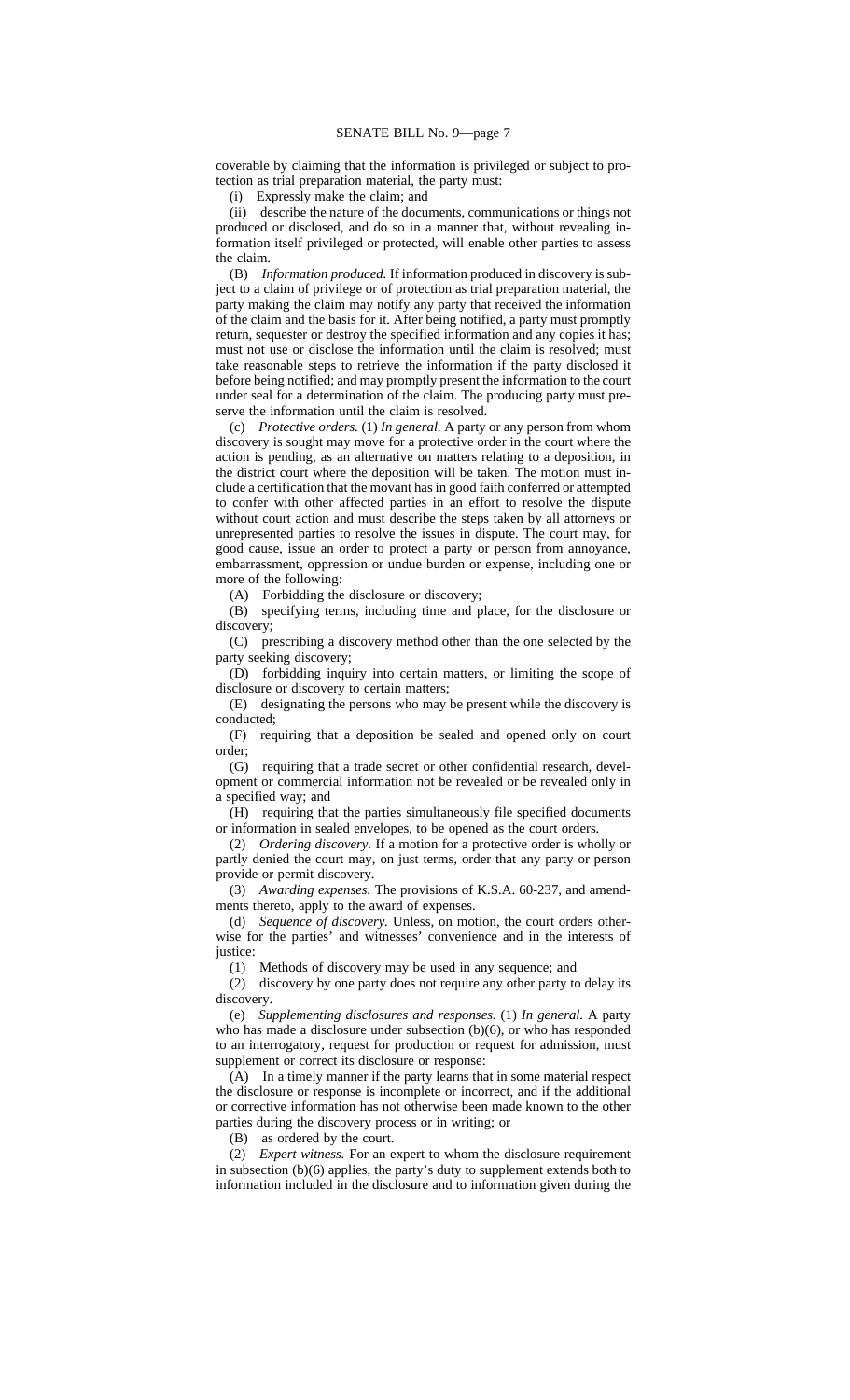expert's deposition. Any additions or changes to this information must be disclosed at least 30 days before trial, unless the court orders otherwise.

(f) *Signing of disclosures and discovery requests, responses and objections.* (1) *Signature required; effect of signature.* Every disclosure under subsection (b)(6) and every discovery request, response or objection must be signed by at least one attorney of record in the attorney's own name, or by the party personally, if unrepresented, and must state the signor's address, e-mail address and telephone number. By signing, an attorney or party certifies that to the best of the person's knowledge, information and belief formed after a reasonable inquiry:

(A) With respect to a disclosure, it is complete and correct as of the time it is made;

(B) with respect to a discovery request, response or objection, it is:

(i) Consistent with the rules of civil procedure and warranted by existing law or by a nonfrivolous argument for extending, modifying or reversing existing law or for establishing new law;

(ii) not interposed for any improper purpose, such as to harass, cause unnecessary delay or needlessly increase the cost of litigation; and

(iii) neither unreasonable nor unduly burdensome or expensive considering the needs of the case, prior discovery in the case, the amount in controversy and the importance of the issues at stake in the action.

(2) *Failure to sign.* Other parties have no duty to act on an unsigned disclosure, request, response or objection until it is signed, and the court must strike it unless a signature is promptly supplied after the omission is called to the attorney's or party's attention.

(3) *Sanction for improper certification.* If a certification violates this section without substantial justification, the court, on motion, or on its own, must impose an appropriate sanction on the signer, the party on whose behalf the signer was acting, or both. The sanction may include an order to pay the reasonable expenses, including attorney's fees, caused by the violation.

Sec. 9. K.S.A. 2010 Supp. 60-228a is hereby amended to read as follows: 60-228a. (a) *Citation of section.* This section may be cited as the uniform interstate depositions and discovery act.

(b) *Definitions.* In this section:

(1) ''Foreign jurisdiction'' means a state other than this state or a foreign country.

(2) ''Foreign subpoena'' means a subpoena issued under authority of a court of record of a foreign jurisdiction.

(3) ''Person'' means an individual, corporation, business trust, estate, trust, partnership, limited liability company, association, joint venture, public corporation, government or political subdivision, agency or instrumentality or any other legal or commercial entity.

(4) ''State'' means a state of the United States, the district of Columbia, Puerto Rico, the United States Virgin islands, a federally recognized Indian tribe or any territory or insular possession subject to the jurisdiction of the United States.

(5) ''Subpoena'' means a document, however denominated, issued under authority of a court of record requiring a person to:

(A) Attend and give testimony at a deposition;

(B) produce and permit inspection and copying of designated books, documents, records, electronically stored information or tangible things in the possession, custody or control of the person; or

(C) permit inspection of premises under the control of the person.

(c) *Issuance of subpoena.* (1) To request issuance of a subpoena under this section, a party must submit a foreign subpoena to a clerk of court in the county in which discovery is sought to be conducted in this state *and pay the docket fee as required by K.S.A. 60-2001, and amendments thereto*. A request for the issuance of a subpoena in this state under this section *act* does not constitute an appearance in the courts of this state.

(2) When a party submits a foreign subpoena to a clerk of court in this state, the clerk, in accordance with that court's procedure, must:

(A) Promptly issue a subpoena for service on the person to which the foreign subpoena is directed; and

*(B) assign the subpoena a case file number and enter it on the docket as a civil action pursuant to K.S.A. 60-2601, and amendments thereto*.

(3) A subpoena under subsection (c)(2) must: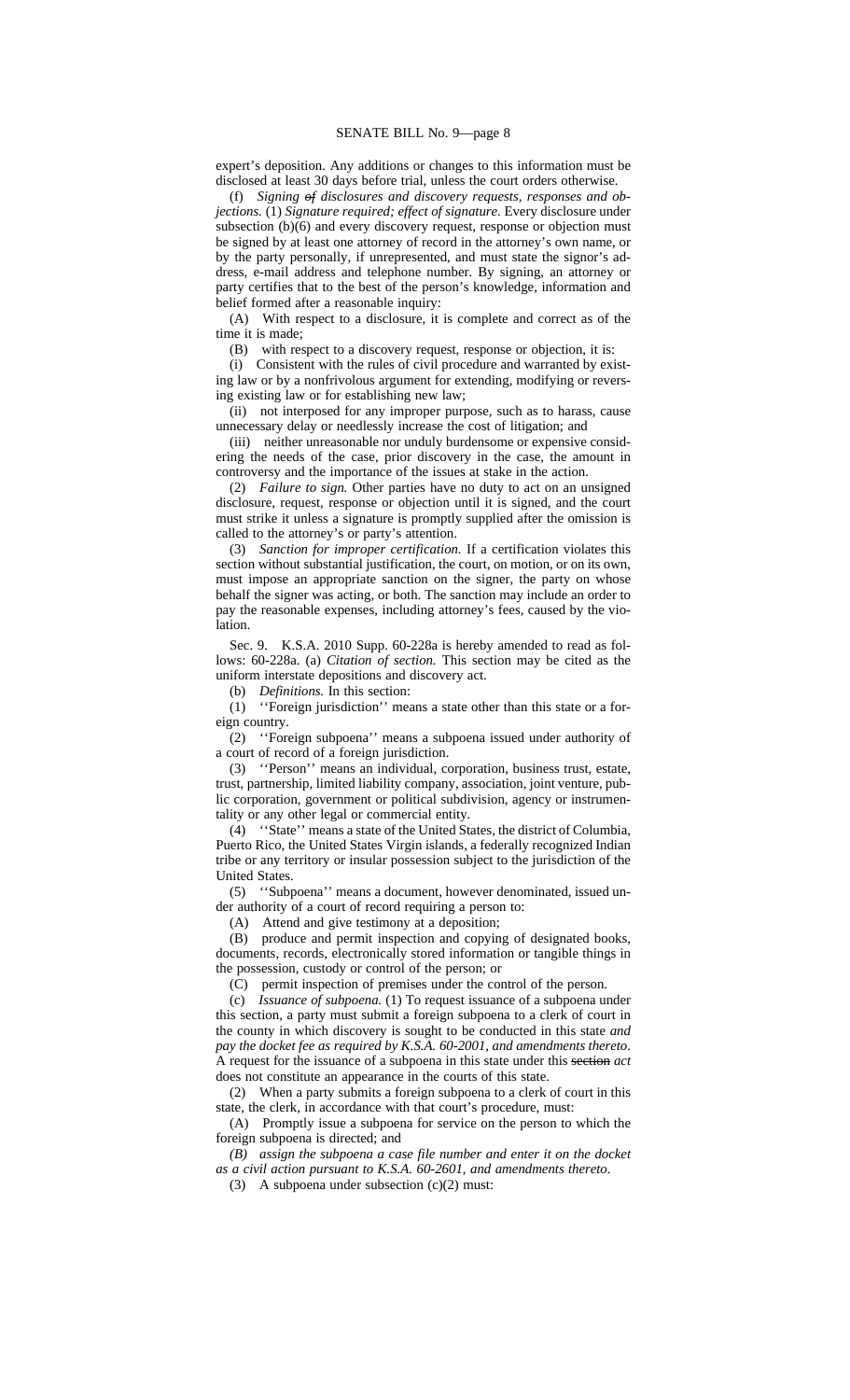(A) Incorporate the terms used in the foreign subpoena; and

(B) contain or be accompanied by the names, addresses and telephone numbers of all counsel of record in the proceeding to which the subpoena relates and of any party not represented by counsel.

(d) *Service of subpoena.* A subpoena issued by a clerk of court under subsection (c) must be served in compliance with K.S.A. 60-303, and amendments thereto.

(e) *Deposition, production and inspection.* K.S.A. 60-245 and 60-245a, and amendments thereto, apply *applies* to subpoenas issued under subsection (c).

(f) *Application to court.* An application to the court for a protective order or to enforce, quash or modify a subpoena issued by a clerk of court under subsection (c) must comply with the statutes of this state and be submitted to the court in the county in which discovery is to be conducted.

(g) *Uniformity of application and construction.* In applying and construing this uniform act, consideration must be given to the need to promote uniformity of the law with respect to its subject matter among states that enact it.

(h) *Application to pending action.* This section applies to requests for discovery in cases pending on the effective date of this section.

Sec. 10. K.S.A. 2010 Supp. 60-235 is hereby amended to read as follows: 60-235. (a) *Order for an examination.* (1) *In general.* The court where the action is pending may order a party whose mental or physical condition, including blood group, is in controversy to submit to a physical or mental examination by a suitably licensed or certified examiner. The court has the same authority to order a party to produce for examination a person who is in its custody or under its legal control.

(2) *Motion and notice; contents of the order.* The order:

(A) May be made only on motion for good cause and on notice to all parties and the person to be examined;

(B) must specify the time, place, manner, conditions and scope of the examination, as well as the person or persons who will perform it; and

(C) must direct the moving party to advance the expenses that will necessarily be incurred by the party or person to be examined.

(b) *Examiner's report.* (1) *Request by the party or person examined.* The party who moved for the examination must, on request, deliver to the requester a copy of the examiner's report, together with like reports of all earlier examinations of the same condition. The request may be made by the party against whom the examination order was issued or by the person examined.

Contents. The examiner's report must be in writing and must set out in detail the examiner's findings, including diagnoses, conclusions and the results of any tests.

(3) *Scope.* This subsection applies also to an examination made by the parties' agreement, unless the agreement states otherwise. This subsection does not preclude obtaining an examiner's report or deposing an examiner under other law.

(c) *Report Reports of other examinations.* Any party may request, and is entitled to receive, from another party like reports of all earlier or later examinations of the same condition. But those reports need not be delivered by the party with custody or control of the person examined if the party shows that it could not obtain them. Reports provided under this subsection must contain the information specified in subsection (b)(2).

(d) *Failure to deliver a report.* The court on motion may order, on just terms, that a party deliver a report of an examination under subsection (b) or (c). If the report is not provided, the court may exclude the examiner's testimony at trial.

Sec. 11. K.S.A. 2010 Supp. 60-249 is hereby amended to read as follows: 60-249. (a) *Special verdict.* (1) *In general.* The court may require a jury to return only a special verdict in the form of a special written finding on each issue of fact. The court may do so by:

(A) Submitting written questions susceptible of a categorical or other brief answer;

(B) submitting written forms of the special findings that might properly be made under the pleadings and evidence; or

(C) using any other method that the court considers appropriate.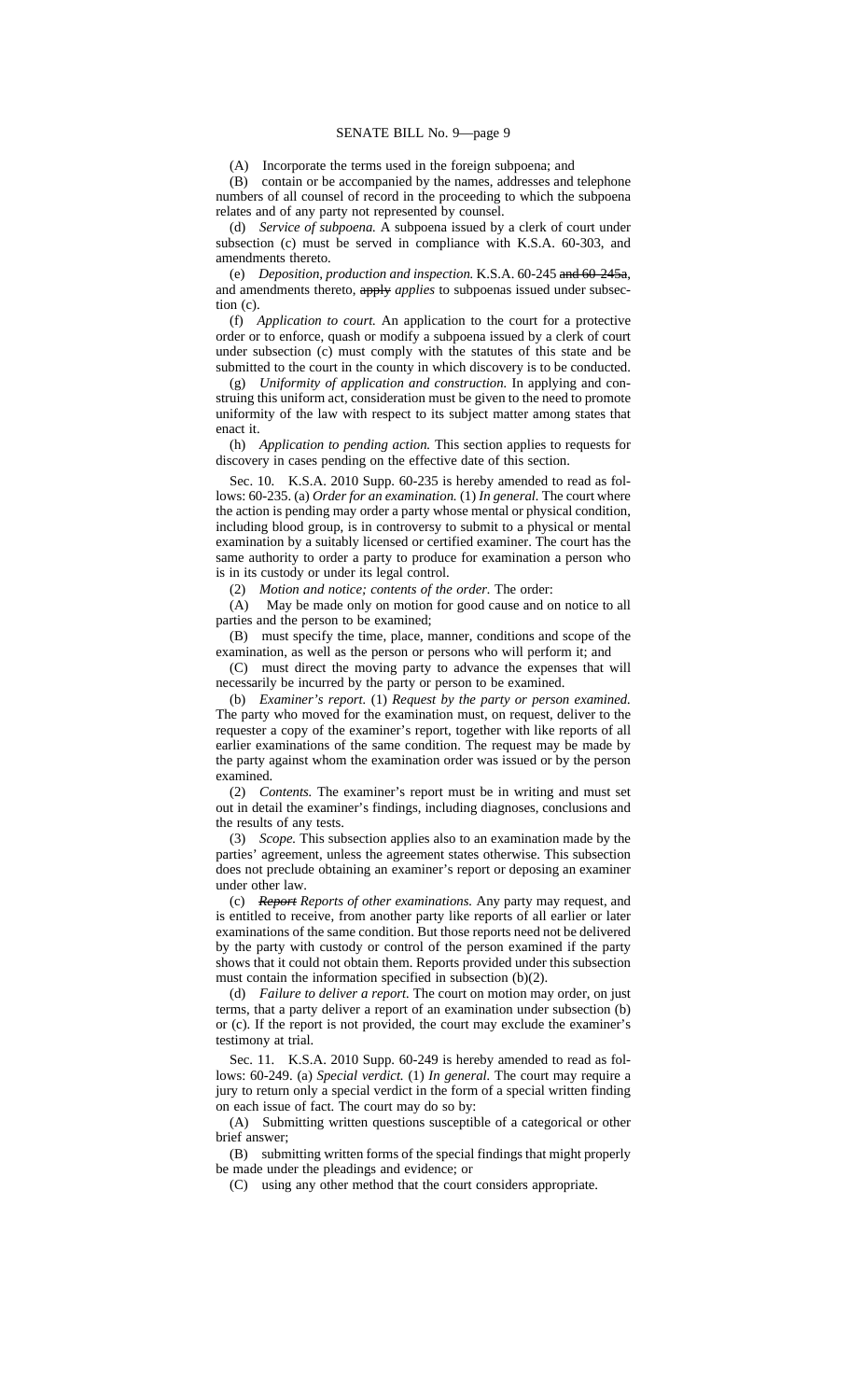(2) *Instructions.* The court must give the instructions and explanations necessary to enable the jury to make its findings on each submitted issue.

(3) *Issues not submitted.* A party waives the right to a jury trial on any issue of fact raised by the pleadings or evidence but not submitted to the jury unless, before the jury retires, the party demands its submission to the jury. If the party does not demand submission, the court may make a finding on the issue. If the court makes no finding, it is considered to have made a finding consistent with its judgment on the special verdict.

(b) *General verdict with answers to written questions.* (1) *In general.* The court may on written request, submit to the jury forms for a general verdict, together with written questions on one or more issues of fact that the jury must decide. The court must give the instructions and explanations necessary to enable the jury to render a general verdict and answer the questions in writing, and must direct the jury to do both.

(2) *Verdict and answers consistent.* When the general verdict and the answers are consistent, the court must approve an appropriate judgment on the verdict and answers.

(3) *Answer Answers inconsistent with the verdict.* When the answers are consistent with each other, but one or more is inconsistent with the general verdict, the court may:

(A) Approve an appropriate judgment according to the answers, notwithstanding the general verdict;

(B) direct the jury to further consider its answers and verdict; or

(C) order a new trial.

(4) *Answers inconsistent with each other and the verdict.* When the answers are inconsistent with each other and one or more is also inconsistent with the general verdict, judgment must not be entered; instead, the court must direct the jury to further consider its answers and verdict, or must order a new trial.

Sec. 12. K.S.A. 2010 Supp. 60-260 is hereby amended to read as follows: 60-260. (a) *Corrections based on clerical mistakes; oversight oversights and omissions.* The court may correct a clerical mistake or a mistake arising from oversight or omission whenever one is found in a judgment, order or other part of the record. The court may do so on motion, or on its own, with or without notice. But after an appeal has been docketed in the appellate court and while it is pending, such a mistake may be corrected only with the appellate court's leave.

(b) *Grounds for relief from a final judgment, order or proceeding.* On motion and just terms, the court may relieve a party or its legal representative from a final judgment, order or proceeding for the following reasons:

(1) Mistake, inadvertence, surprise or excusable neglect;

(2) newly discovered evidence that, with reasonable diligence, could not have been discovered in time to move for a new trial under subsection (b) of K.S.A. 60-259, and amendments thereto;

(3) fraud, whether previously called intrinsic or extrinsic, misrepresentation or misconduct by an opposing party;

(4) the judgment is void;

(5) the judgment has been satisfied, released or discharged; it is based on an earlier judgment that has been reversed or vacated; or applying it prospectively is no longer equitable; or

(6) any other reason that justifies relief.

(c) *Timing and effect of the motion.* (1) *Timing.* A motion under subsection (b) must be made within a reasonable time, and for reasons under paragraphs (b)(1), (2) and (3) no more than one year after the entry of the judgment or order, or the date of the proceeding.

(2) *Effect on finality.* The motion does not affect the judgment's finality or suspend its operation.

(d) *Other powers to grant relief.* This section does not limit a court's power to:

(1) Entertain an independent action to relieve a party from a judgment, order or proceeding;

(2) grant relief under K.S.A. 60-309, and amendments thereto, to a defendant who was not personally notified of the action; or

(3) set aside a judgment for fraud on the court.

(e) *Bills and writs abolished.* The following bills are abolished: Bills of review; bills in the nature of bills of review; and writs of coram nobis, coram vobis and audita querela.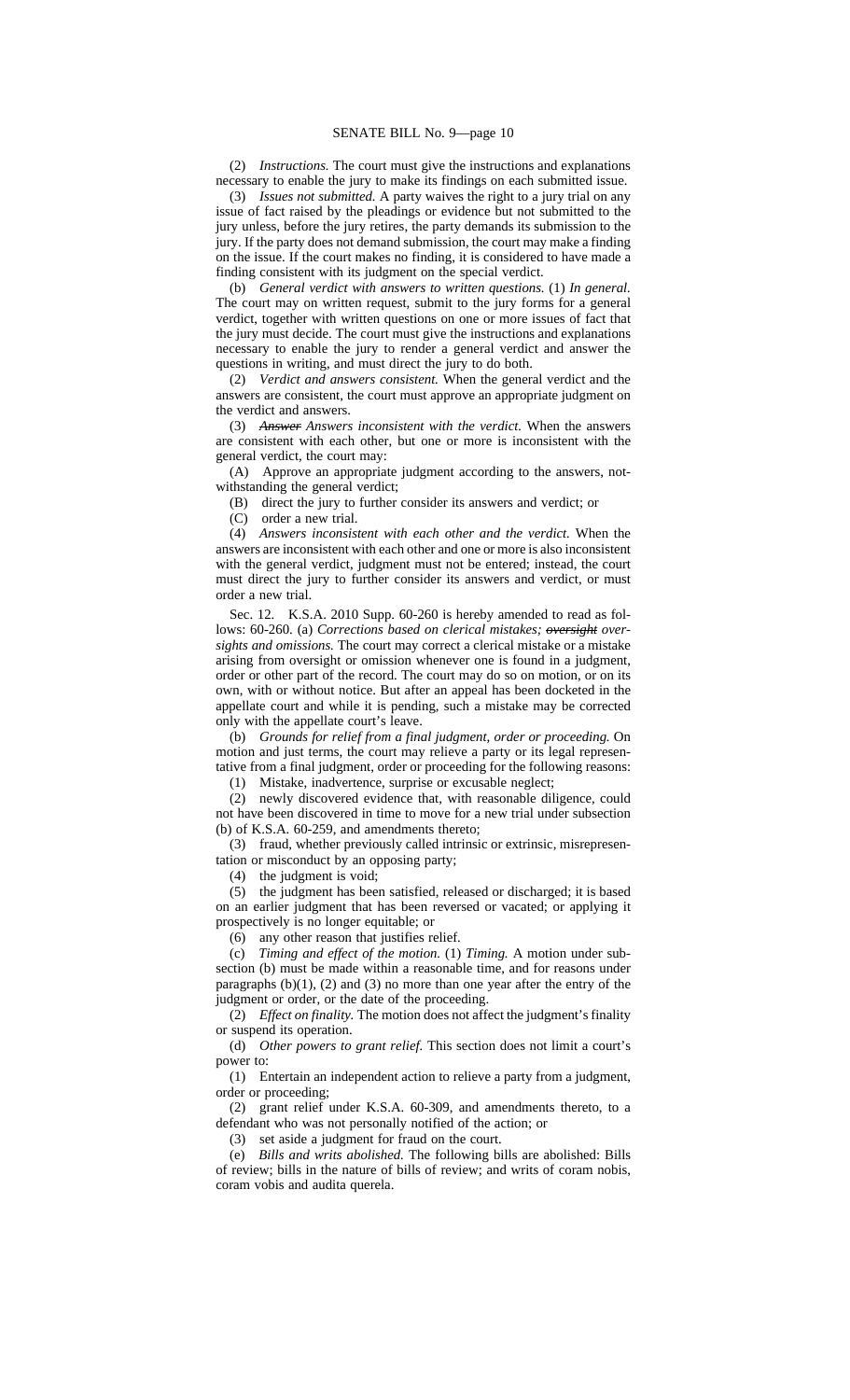Sec. 13. K.S.A. 2010 Supp. 60-270 is hereby amended to read as follows: 60-270. (a) *Retention of original discovery documents.* A party or attorney possessing original deposition transcripts, original responses to interrogatories, original requests for admissions, original requests for production or other original matters produced during discovery must retain those documents until the case is closed.

(b) *Destruction or disposition of original discovery documents.* Except as provided in subsection (c), when the case has been closed the party or attorney possessing the original documents specified in subsection (a) may destroy or dispose of them.

(c) *Original discovery documents subject to order, rule, statute or agreement.* Original discovery documents subject to or covered by a protective order, court rule, statute or written agreement of the parties must be retained, returned, destroyed or disposed of in accordance with the terms of the order, rule, statute or agreement.

(d) *Definition of ''closed.''* As used in this section, ''closed'' means when an order terminating the action or proceeding has been filed and all appeals have been terminated, the time for appeal has expired or when the judgment is either satisfied or barred under K.S.A. 60-2403, and amendments thereto.

Sec. 14. K.S.A. 2010 Supp. 60-304 is hereby amended to read as follows: 60-304. As used in this section, ''serving'' means making service by any of the methods described in K.S.A. 60-303, and amendments thereto, unless a specific method of making service is prescribed in this section. Except for service by publication under K.S.A. 60-307, and amendments thereto, service of process under this article must be made as follows:

(a) *Individual.* On an individual other than a minor or a disabled person, by serving the individual or by serving an agent authorized by appointment or by law to receive service of process. If the agent is one designated by statute to receive service, such further notice as the statute requires must be given. Service by return receipt delivery must be addressed to an individual at the individual's dwelling or usual place of abode and to an authorized agent at the agent's usual or designated address. If the sheriff, party or party's attorney files a return of service stating that the return receipt delivery to the individual at the individual's dwelling or usual place of abode was refused or unclaimed and that a business address is known for the individual, the sheriff, party or party's attorney may complete service by return receipt delivery, addressed to the individual at the individual's business address.

(b) *Minor.* On a minor, by serving:

(1) The minor; and

(2) either:

(A) The minor's guardian or conservator, if the minor has one within this state;

(B) the minor's father, mother or other person having the minor's care or control or with whom the minor resides; or

(C) if service cannot be made as specified in paragraphs (A) or (B), as provided by order of the court.

Service by return receipt delivery must be addressed to an individual at the individual's dwelling or usual place of abode and to a corporate guardian or conservator at the guardian's or conservator's usual place of business.

(c) *Disabled person.* On a disabled person, as defined in K.S.A. 77- 201, and amendments thereto, by:

(1) Serving:

(A) The person's guardian, conservator or a competent adult member of the person's family with whom the person resides;

(B) if the person resides in an institution, the director or chief executive officer of the institution; or

(C) if service cannot be made as specified in paragraphs (A) or (B), as provided by order of the court; and

(2) unless the court otherwise orders, serving the disabled person.

Service by return receipt delivery must be addressed to the director or chief executive officer of an institution at the institution, to any other individual at the individual's dwelling or usual place of abode, and to a corporate guardian or conservator at the guardian's or conservator's usual place of business.

(d) *Governmental bodies.* On: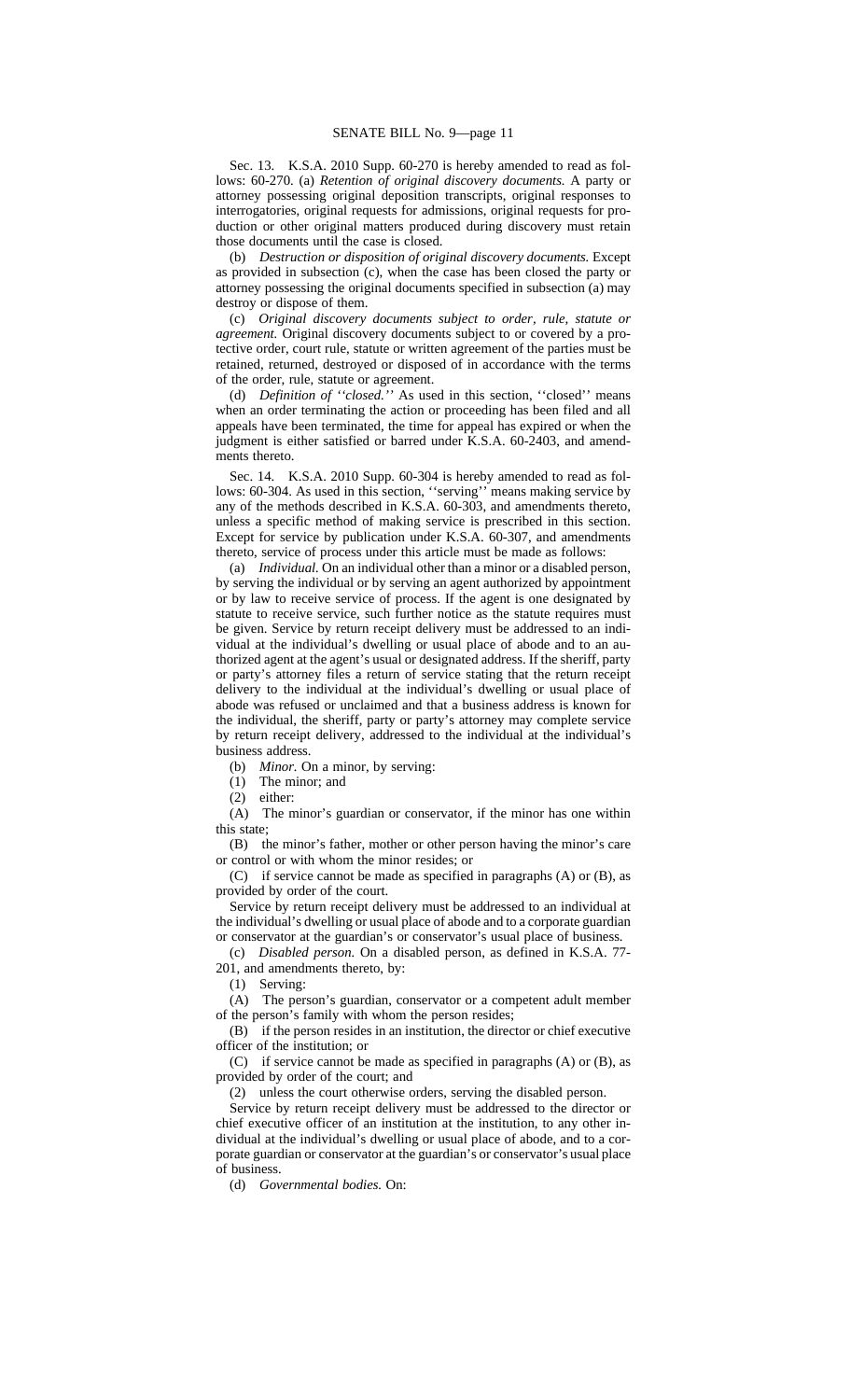(1) A county, by serving one of the county commissioners, the county clerk or the county treasurer;

(2) a township, by serving the clerk or a trustee;

(3) a city, by serving the clerk or the mayor;

(4) any other public corporation, body politic, district or authority, by serving the clerk or secretary or, if the clerk or secretary is not found, any officer, director or manager thereof; and

(5) the state or any governmental agency of the state, when subject to suit, by serving the attorney general or an assistant attorney general.

Service by return receipt delivery must be addressed to the appropriate official at the official's governmental office. Income withholding orders for support and orders of garnishment of earnings of state officers and employees must be served on the state or governmental agency of the state in the manner provided by K.S.A. 60-723, and amendments thereto.

(e) *Corporations, domestic or foreign limited liability companies, domestic or foreign limited partnerships, domestic or foreign limited liability partnerships and partnerships.* On a domestic or foreign corporation, domestic or foreign limited liability company, domestic or foreign limited partnership, domestic or foreign limited liability partnership or a partnership or other unincorporated association that is subject to suit in a common name, by:

(1) Serving an officer, manager, partner or a resident, managing or general agent;

(2) leaving a copy of the summons and petition or other document at any of its business offices with the person having charge thereof; or

(3) serving any agent authorized by appointment or by law to receive service of process, *and* if the agent is one authorized by statute to receive service and the statute so requires, by also mailing a copy to the defendant. Service by return receipt delivery on an officer, partner or agent must be

addressed to the person at the person's usual place of business. (f) *Resident agent for a corporation, limited liability company, limited*

*partnership or limited liability partnership.* A domestic corporation, domestic limited liability company or domestic limited partnership, and, if it is authorized to transact business or transacts business without authority in this state, a foreign corporation, foreign limited liability company or foreign limited partnership irrevocably authorizes the secretary of state as its agent to accept on its behalf service of process, or any notice or demand required or permitted by law to be served on it, when: (1) It fails to appoint or maintain in this state a resident agent on whom service may be had; or (2) its resident agent cannot with reasonable diligence be found at the registered office in this state. Service on the secretary of state of any process, notice or demand must be made by delivering to the secretary of state, by personal service or by return receipt delivery, the original and two copies of the process and two copies of the petition, notice or demand. When any process, notice or demand is served on the secretary of state, the secretary must promptly forward a copy of it by return receipt delivery, addressed to the corporation, limited liability company or limited partnership at its principal office as it appears in the records of the secretary of state, or at the registered or principal office of the corporation, limited liability company or limited partnership in the state of its incorporation or formation. The secretary of state must keep a record of all processes, notices and demands served on the secretary under this subsection, and must record the time of the service and the action taken by the secretary. A fee of \$40 must be paid to the secretary of state by the party requesting the service of process, to cover the cost of serving process, except the secretary of state may waive the fee for state agencies. The fee must not be included in or paid from any deposit as security for costs or the docket fee required by K.S.A. 60-2001 or 61-4001, and amendments thereto.

(g) *Insurance companies or associations.* Service of summons or other process on any insurance company or association, organized under the laws of this state, may also be made by serving the commissioner of insurance in the same manner as provided for service on foreign insurance companies or associations.

(h) *Service on an employee.* If a party or a party's agent or attorney files an affidavit or a declaration pursuant to K.S.A. 53-601, and amendments thereto, that to the best of the affiant's or declarant's knowledge and belief the person to be served is employed in this state, and is a nonresident or that the place of residence of the person is unknown, the affiant or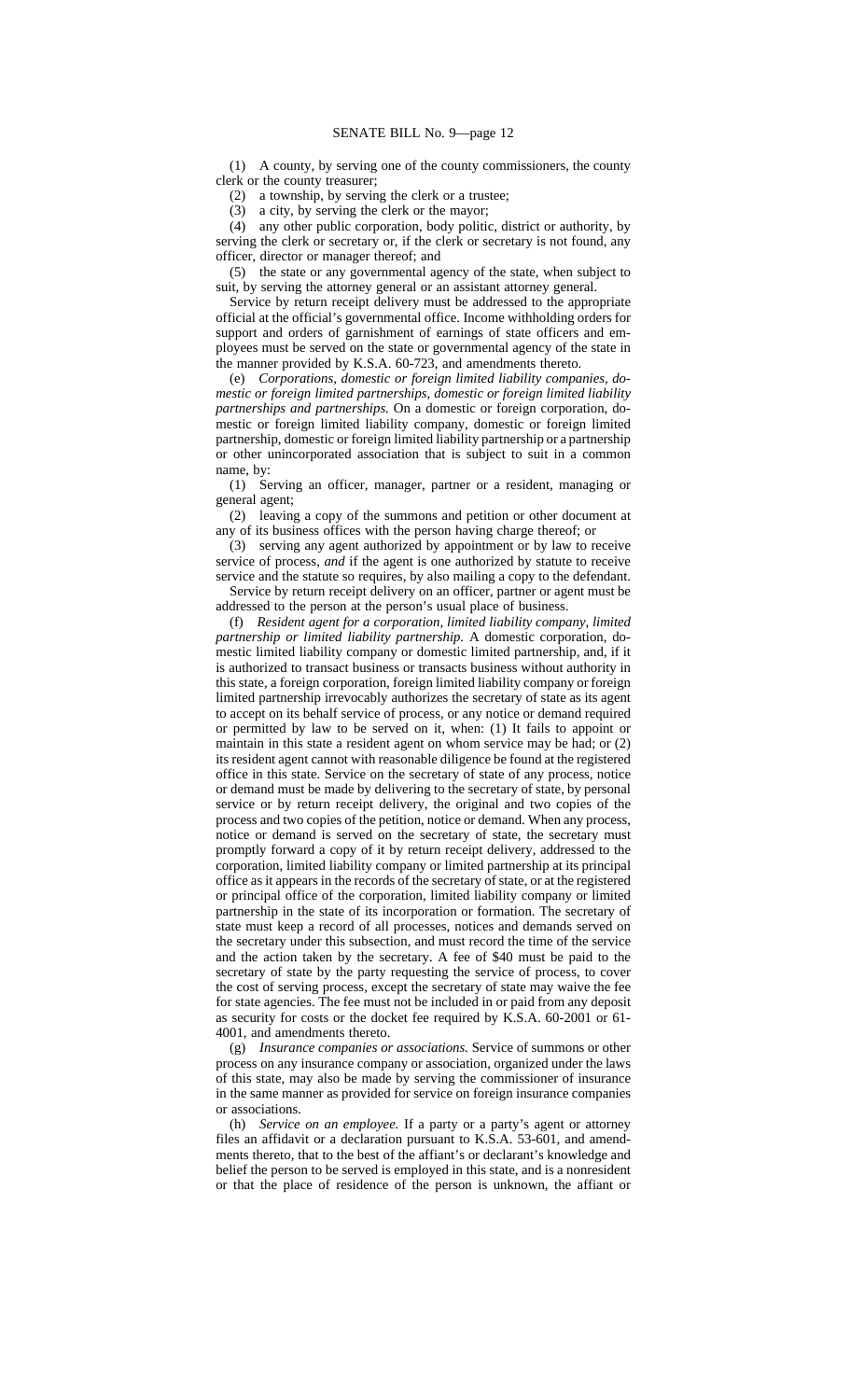declarant may request that the sheriff or other duly authorized person direct an officer, partner, managing or general agent or the individual having charge of the place at which the person to be served is employed, to make the person available to permit the sheriff or other duly authorized person to serve the summons or other process.

Sec. 15. K.S.A. 2010 Supp. 60-310 is hereby amended to read as follows: 60-310. (a) *Generally*. In an action against two or more defendants, when one or more, but not all have been served, the plaintiff may proceed as follows:

(1) If the action is against defendants jointly indebted on a contract, the plaintiff may proceed against the defendants served, unless the court orders otherwise; and if the plaintiff recovers judgment, it may be entered against all the defendants jointly indebted and may be enforced only against the joint property of all defendants, and the separate property of the defendants served;

(2) if the action is against defendants severally liable, the plaintiff may, without prejudice to the plaintiff's rights against those not served, proceed against the defendants served in the same manner as if they were the only defendants.

(b) *Actions Action against defendant not served.* Nothing in this section makes a judgment against one or more defendants jointly or severally liable a bar to another action against those not served.

Sec. 16. K.S.A. 2010 Supp. 60-460 is hereby amended to read as follows: 60-460. Evidence of a statement which is made other than by a witness while testifying at the hearing, offered to prove the truth of the matter stated, is hearsay evidence and inadmissible except:

(a) *Previous statements of persons present.* A statement previously made by a person who is present at the hearing and available for crossexamination with respect to the statement and its subject matter, provided the statement would be admissible if made by declarant while testifying as a witness.

(b) *Affidavits.* Affidavits, to the extent admissible by the statutes of this state.

(c) *Depositions and prior testimony.* Subject to the same limitations and objections as though the declarant were testifying in person, (1) testimony in the form of a deposition taken in compliance with the law of this state for use as testimony in the trial of the action in which offered or (2) if the judge finds that the declarant is unavailable as a witness at the hearing, testimony given as a witness in another action or in a preliminary hearing or former trial in the same action, or in a deposition taken in compliance with law for use as testimony in the trial of another action, when (A) the testimony is offered against a party who offered it in the party's own behalf on the former occasion or against the successor in interest of such party or (B) the issue is such that the adverse party on the former occasion had the right and opportunity for cross-examination with an interest and motive similar to that which the adverse party has in the action in which the testimony is offered, but the provisions of this subsection (c) shall not apply in criminal actions if it denies to the accused the right to meet the witness face to face.

(d) *Contemporaneous statements and statements admissible on ground of necessity generally.* A statement which the judge finds was made (1) while the declarant was perceiving the event or condition which the statement narrates, describes or explains, (2) while the declarant was under the stress of a nervous excitement caused by such perception or (3) if the declarant is unavailable as a witness, by the declarant at a time when the matter had been recently perceived by the declarant and while the declarant's recollection was clear and was made in good faith prior to the commencement of the action and with no incentive to falsify or to distort.

(e) *Dying declarations.* A statement by a person unavailable as a witness because of the person's death if the judge finds that it was made (1) voluntarily and in good faith and (2) while the declarant was conscious of the declarant's impending death and believed that there was no hope of recovery.

(f) *Confessions.* In a criminal proceeding as against the accused, a previous statement by the accused relative to the offense charged, but only if the judge finds that the accused (1) when making the statement was conscious and was capable of understanding what the accused said and did and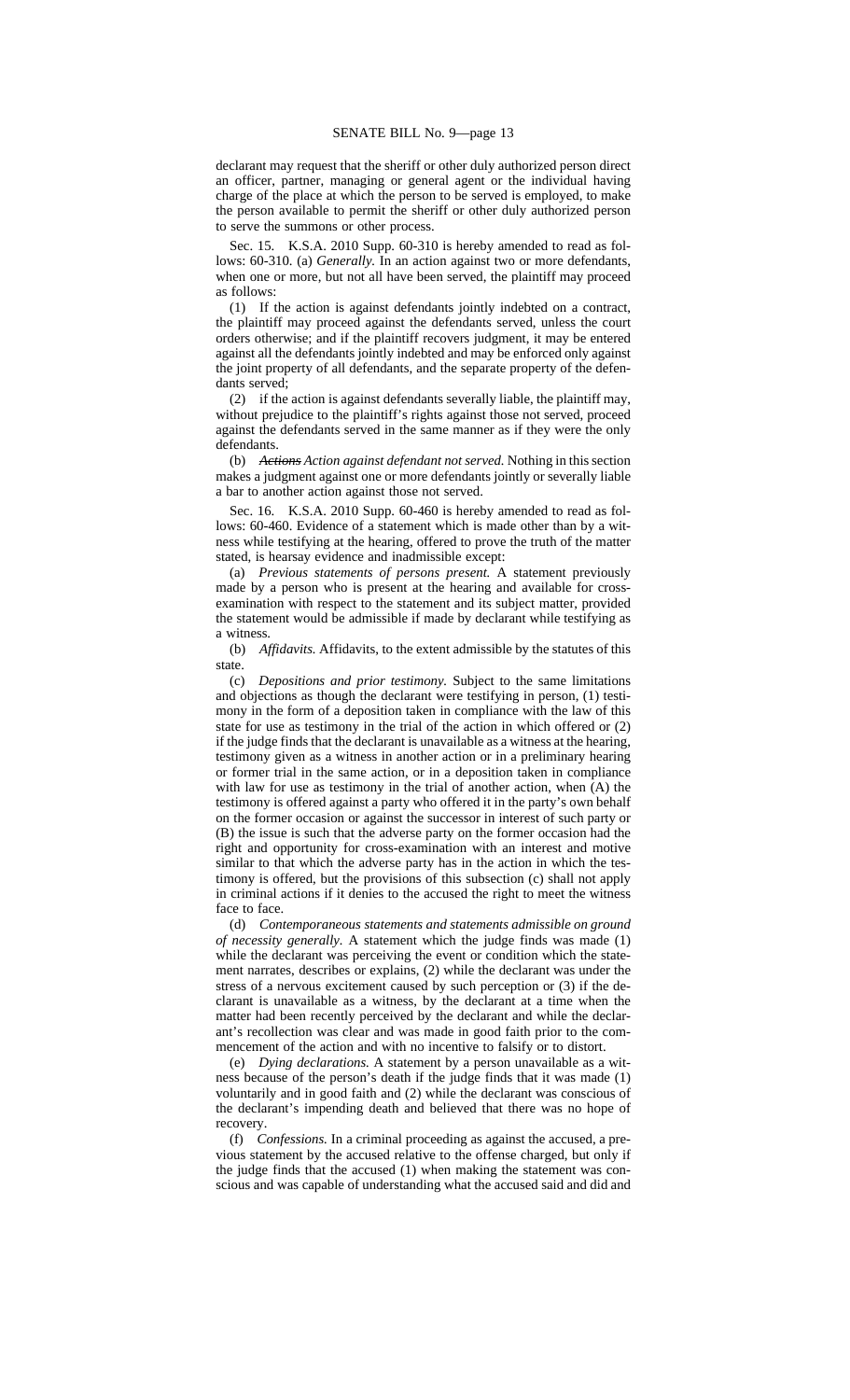(2) was not induced to make the statement (A) under compulsion or by infliction or threats of infliction of suffering upon the accused or another, or by prolonged interrogation under such circumstances as to render the statement involuntary or (B) by threats or promises concerning action to be taken by a public official with reference to the crime, likely to cause the accused to make such a statement falsely, and made by a person whom the accused reasonably believed to have the power or authority to execute the same.

(g) *Admissions by parties.* As against a party, a statement by the person who is the party to the action in the person's individual or a representative capacity and, if the latter, who was acting in such representative capacity in making the statement.

(h) *Authorized and adoptive admissions.* As against a party, a statement (1) by a person authorized by the party to make a statement or statements for the party concerning the subject of the statement or (2) of which the party with knowledge of the content thereof has, by words or other conduct, manifested the party's adoption or belief in its truth.

(i) *Vicarious admissions.* As against a party, a statement which would be admissible if made by the declarant at the hearing if (1) the statement concerned a matter within the scope of an agency or employment of the declarant for the party and was made before the termination of such relationship, (2) the party and the declarant were participating in a plan to commit a crime or a civil wrong and the statement was relevant to the plan or its subject matter and was made while the plan was in existence and before its complete execution or other termination or (3) one of the issues between the party and the proponent of the evidence of the statement is a legal liability of the declarant, and the statement tends to establish that liability.

(j) *Declarations against interest.* Subject to the limitations of exception (f), a statement which the judge finds was at the time of the assertion so far contrary to the declarant's pecuniary or proprietary interest or so far subjected the declarant to civil or criminal liability or so far rendered invalid a claim by the declarant against another or created such risk of making the declarant an object of hatred, ridicule or social disapproval in the community that a reasonable person in the declarant's position would not have made the statement unless the person believed it to be true.

(k) *Voter's statements.* A statement by a voter concerning the voter's qualifications to vote or the fact or content of the voter's vote.

(l) *Statements of physical or mental condition of declarant.* Unless the judge finds it was made in bad faith, a statement of the declarant's (1) then existing state of mind, emotion or physical sensation, including statements of intent, plan, motive, design, mental feeling, pain and bodily health, but not including memory or belief to prove the fact remembered or believed, when such a mental or physical condition is in issue or is relevant to prove or explain acts or conduct of the declarant or (2) previous symptoms, pain or physical sensation, made to a physician consulted for treatment or for diagnosis with a view to treatment, and relevant to an issue of declarant's bodily condition.

(m) *Business entries and the like.* Writings offered as memoranda or records of acts, conditions or events to prove the facts stated therein, if the judge finds that (1) they were made in the regular course of a business at or about the time of the act, condition or event recorded and (2) the sources of information from which made and the method and circumstances of their preparation were such as to indicate their trustworthiness.

If the procedure specified by subsection (b) of K.S.A. 60-245a for providing business records has been complied with and no party has required the personal attendance of a custodian of the records or the production of the original records, the affidavit *or declaration* of the custodian shall be prima facie evidence that the records satisfy the requirements of this subsection.

(n) *Absence of entry in business records.* Evidence of the absence of a memorandum or record from the memoranda or records of a business of an asserted act, event or condition, to prove the nonoccurrence of the act or event, or the nonexistence of the condition, if the judge finds that it was the regular course of that business to make such memoranda of all such acts, events or conditions at the time thereof or within a reasonable time thereafter and to preserve them.

(o) *Content of official record.* Subject to K.S.A. 60-461 and amend-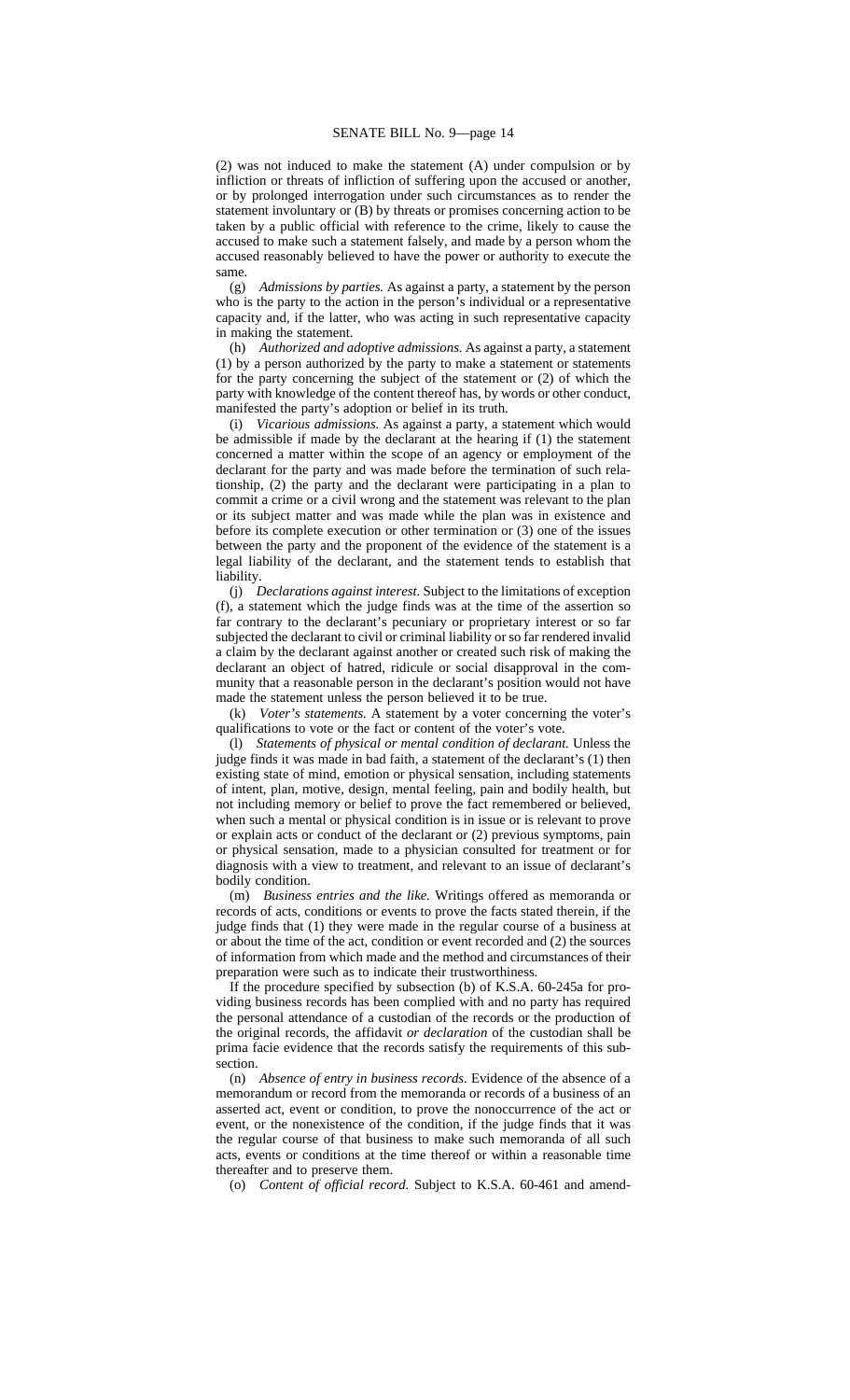ments thereto, (1) if meeting the requirements of authentication under K.S.A. 60-465 and amendments thereto, to prove the content of the record, a writing purporting to be a copy of an official record or of an entry therein or (2) to prove the absence of a record in a specified office, a writing made by the official custodian of the official records of the office, reciting diligent search and failure to find such record.

(p) *Certificate of marriage.* Subject to K.S.A. 60-461 and amendments thereto, certificates that the maker thereof performed marriage ceremonies, to prove the truth of the recitals thereof, if the judge finds that (1) the maker of the certificates, at the time and place certified as the times and places of the marriages, was authorized by law to perform marriage ceremonies and (2) the certificate was issued at that time or within a reasonable time thereafter.

(q) *Records of documents affecting an interest in property.* Subject to K.S.A. 60-461 and amendments thereto, the official record of a document purporting to establish or affect an interest in property, to prove the content of the original recorded document and its execution and delivery by each person by whom it purports to have been executed, if the judge finds that (1) the record is in fact a record of an office of a state or nation or of any governmental subdivision thereof and (2) an applicable statute authorized such a document to be recorded in that office.

(r) *Judgment of previous conviction.* Evidence of a final judgment adjudging a person guilty of a felony, to prove any fact essential to sustain the judgment.

(s) *Judgment against persons entitled to indemnity.* To prove the wrong of the adverse party and the amount of damages sustained by the judgment creditor, evidence of a final judgment if offered by a judgment debtor in an action in which the debtor seeks to recover partial or total indemnity or exoneration for money paid or liability incurred by the debtor because of the judgment, provided the judge finds that the judgment was rendered for damages sustained by the judgment creditor as a result of the wrong of the adverse party to the present action.

(t) *Judgment determining public interest in land.* To prove any fact which was essential to the judgment, evidence of a final judgment determining the interest or lack of interest of the public or of a state or nation or governmental division thereof in land, if offered by a party in an action in which any such fact or such interest or lack of interest is a material matter.

(u) *Statement concerning one's own family history.* A statement of a matter concerning a declarant's own birth, marriage, divorce, legitimacy, relationship by blood or marriage, race-ancestry or other similar fact of the declarant's family history, even though the declarant had no means of acquiring personal knowledge of the matter declared, if the judge finds that the declarant is unavailable.

(v) *Statement concerning family history of another.* A statement concerning the birth, marriage, divorce, death, legitimacy, race-ancestry, relationship by blood or marriage or other similar fact of the family history of a person other than the declarant if the judge finds that the declarant (1) was related to the other by blood or marriage, or was otherwise so intimately associated with the other's family as to be likely to have accurate information concerning the matter declared, and made the statement as upon information received from the other or from a person related by blood or marriage to the other or as upon repute in the other's family and (2) is unavailable as a witness.

(w) *Statement concerning family history based on statement of another declarant.* A statement of a declarant that a statement admissible under exceptions (u) or (v) was made by another declarant, offered as tending to prove the truth of the matter declared by both declarants, if the judge finds that both declarants are unavailable as witnesses.

(x) *Reputation in family concerning family history.* Evidence of reputation among members of a family, if the reputation concerns the birth, marriage, divorce, death, legitimacy, race-ancestry or other fact of the family history of a member of the family by blood or marriage.

(y) *Reputation—boundaries, general history, family history.* Evidence of reputation in a community as tending to prove the truth of the matter reputed, if the reputation concerns (1) boundaries of or customs affecting, land in the community and the judge finds that the reputation, if any, arose before controversy, (2) an event of general history of the community or of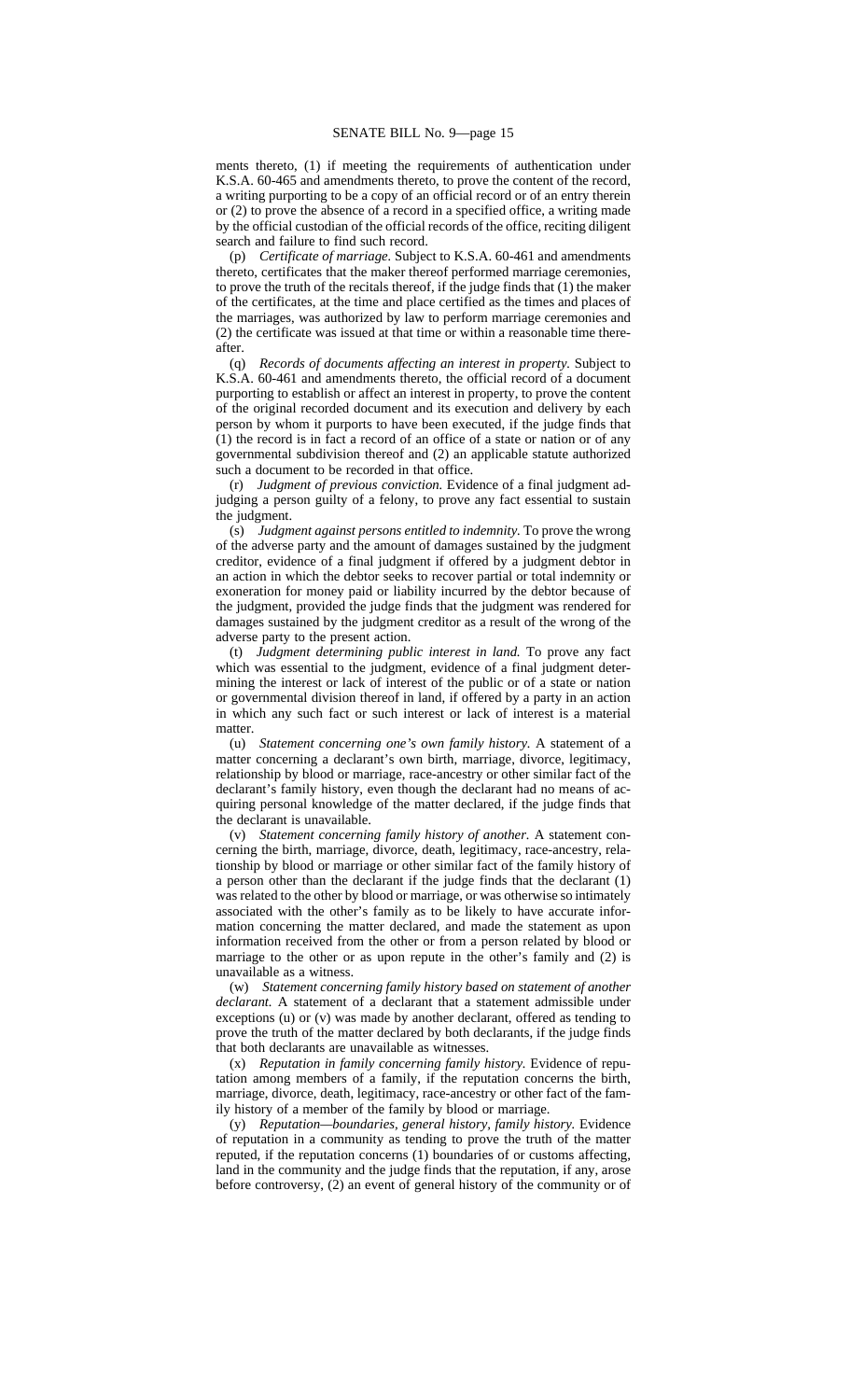the state or nation of which the community is a part and the judge finds that the event was of importance to the community or (3) the birth, marriage, divorce, death, legitimacy, relationship by blood or marriage, or race-ancestry of a person resident in the community at the time of the reputation, or some other similar fact of the person's family history or of the person's personal status or condition which the judge finds likely to have been the subject of a reliable reputation in that community.

(z) *Reputation as to character.* If a trait of a person's character at a specified time is material, evidence of the person's reputation with reference thereto at a relevant time in the community in which the person then resided or in a group with which the person then habitually associated, to prove the truth of the matter reputed.

(aa) *Recitals in documents affecting property.* Evidence of a statement relevant to a material matter, contained in a deed of conveyance or a will or other document purporting to affect an interest in property, offered as tending to prove the truth of the matter stated, if the judge finds that (1) the matter stated would be relevant upon an issue as to an interest in the property and (2) the dealings with the property since the statement was made have not been inconsistent with the truth of the statement.

(bb) *Commercial lists and the like.* Evidence of statements of matters of interest to persons engaged in an occupation contained in a list, register, periodical or other published compilation, to prove the truth of any relevant matter so stated, if the judge finds that the compilation is published for use by persons engaged in that occupation and is generally used and relied upon by them.

(cc) *Learned treatises.* A published treatise, periodical or pamphlet on a subject of history, science or art, to prove the truth of a matter stated therein, if the judge takes judicial notice, or a witness expert in the subject testifies, that the treatise, periodical or pamphlet is a reliable authority in the subject.

(dd) *Actions involving children.* In a criminal proceeding or a proceeding pursuant to the revised Kansas juvenile justice code or in a proceeding to determine if a child is a child in need of care under the revised Kansas code for care of children, a statement made by a child, to prove the crime or that a child is a juvenile offender or a child in need of care, if:

(1) The child is alleged to be a victim of the crime or offense or a child in need of care; and

(2) the trial judge finds, after a hearing on the matter, that the child is disqualified or unavailable as a witness, the statement is apparently reliable and the child was not induced to make the statement falsely by use of threats or promises.

If a statement is admitted pursuant to this subsection in a trial to a jury, the trial judge shall instruct the jury that it is for the jury to determine the weight and credit to be given the statement and that, in making the determination, it shall consider the age and maturity of the child, the nature of the statement, the circumstances under which the statement was made, any possible threats or promises that might have been made to the child to obtain the statement and any other relevant factor.

(ee) *Certified motor vehicle certificate of title history.* Subject to K.S.A. 60-461, and amendments thereto, a certified motor vehicle certificate of title history prepared by the division of vehicles of the Kansas department of revenue.

Sec. 17. K.S.A. 60-2003 is hereby amended to read as follows: 60- 2003. Items which may be included in the taxation of costs are:

(1) The docket fee as provided for by K.S.A. 60-2001, and amendments thereto.

(2) The mileage, fees, and other allowable expenses of the sheriff, other officer or private process server incurred in the service of process or in effecting any of the provisional remedies authorized by this chapter.

(3) Publisher's charges in effecting any publication of notices authorized by law.

(4) Statutory fees and mileage of witnesses attending court or the taking of depositions used as evidence.

(5) Reporter's or stenographic charges for the taking of depositions used as evidence.

(6) The postage fees incurred pursuant to K.S.A. 60-303 or subsection (e) of K.S.A. 60-308, and amendments thereto.